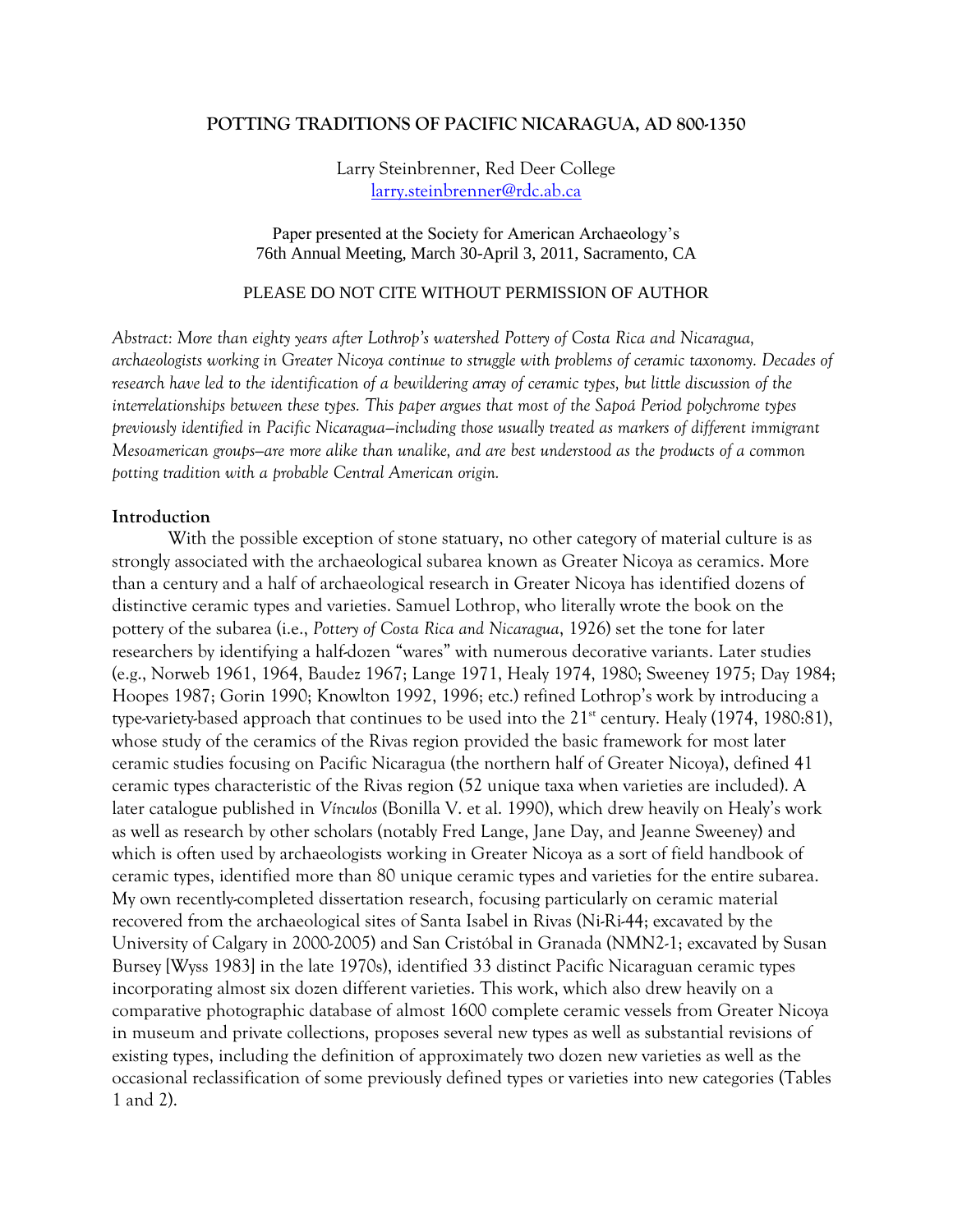Although type-variety based typologies have proven useful to the study of Greater Nicoyan archaeology in the past (and will doubtlessly continue to be useful in the future), it should be recognised that the type-variety approach itself, as conventionally applied, does not necessarily encourage the investigation of potential inter-type continuity of the sort that might reflect production by a common potting tradition—a specific interest of my own dissertation research. This is because individual types are ideally defined as being *distinct from* rather than *similar to* other types. As a result, modal similarities between ceramic taxa (i.e., types and/or varieties), while acknowledged as being *important* in type-variety-based classification (e.g., Sabloff 1975:4; Healy 1980:80), generally receive considerably less attention than types and varieties themselves (Day 1984:48; Gifford 1960), and may be overlooked altogether if no systematic effort is made to identify them. $<sup>1</sup>$ </sup>

In the study of any potting tradition, a lack of knowledge concerning inter-type relationships would represent a serious lacuna, since individual types, after all, can be said to be "related" through the technological traditions in which they are produced. Unfortunately, such a lacuna exists in the archaeology of Pacific Nicaragua, where ceramic types have primarily been used for chronology building—as distinctive markers of discrete time periods—and where there has been (perhaps as a consequence) little formal discussion of the possible relationships that might exist between these types, relationships that might be perceived as being incompatible with the business of chronology building, insofar as this business is predicated on a belief that Greater Nicoya's later prehistory involved a series of episodes of population replacement by different Mesoamerican groups (each of which, presumably, used pottery unrelated to that used by other groups). The lack of interest in inter-type relationships is, I think, reflected in the general neglect of the classificatory category of *ceramic group*. Although strictly speaking individual ceramic types in the type-variety approach are supposed to be sorted into *ceramic groups* (theoretically, clusters of ceramic types that appear to be closely related, primarily in terms of decoration[Healy 1980:82), in practice only Healy and Knowlton chose to employ this useful taxonomic category in their studies of Nicaraguan ceramics. Ceramic groups are also absent from the *Vínculos* catalogue.

Given the tendency in Pacific Nicaragua to treat key ceramic types as being temporally significant and (mostly) unrelated to one another, then, it should come as no surprise that many of these presumably discrete types have also come to be treated as de facto *ethnic markers*, a usage consistent with the assumption that the different periods in Greater Nicoya's prehistory correlate with the presence or arrival of different cultural populations (commonly although uncritically referred to as "ethnic groups"; cf. Steinbrenner 2002). Table 3 summarises some popularly assumed relationships between cultural groups and previously established ceramic types; the practice of using Papagayo Polychrome and Sacasa Striated as "Chorotega" markers and Vallejo Polychrome as a "Nicarao" marker is particularly well established, although my own work (as discussed herein) suggests that both polychrome types, at very least, are products of a common potting tradition.

We should be cautious about accepting the traditional ethnic associations of Nicaraguan pottery without further study, especially since recent work (particularly, the work discussed in this symposium) has argued that many of the conventional assumptions of Greater Nicoya

<sup>&</sup>lt;sup>1</sup> This is probably because modal similarities are perceived (cf. Sabloff 1975:4) as being less useful than types for intersite comparisons and chronology building—tasks which continue to preoccupy Greater Nicoyan archaeology (Salgado 1996:111).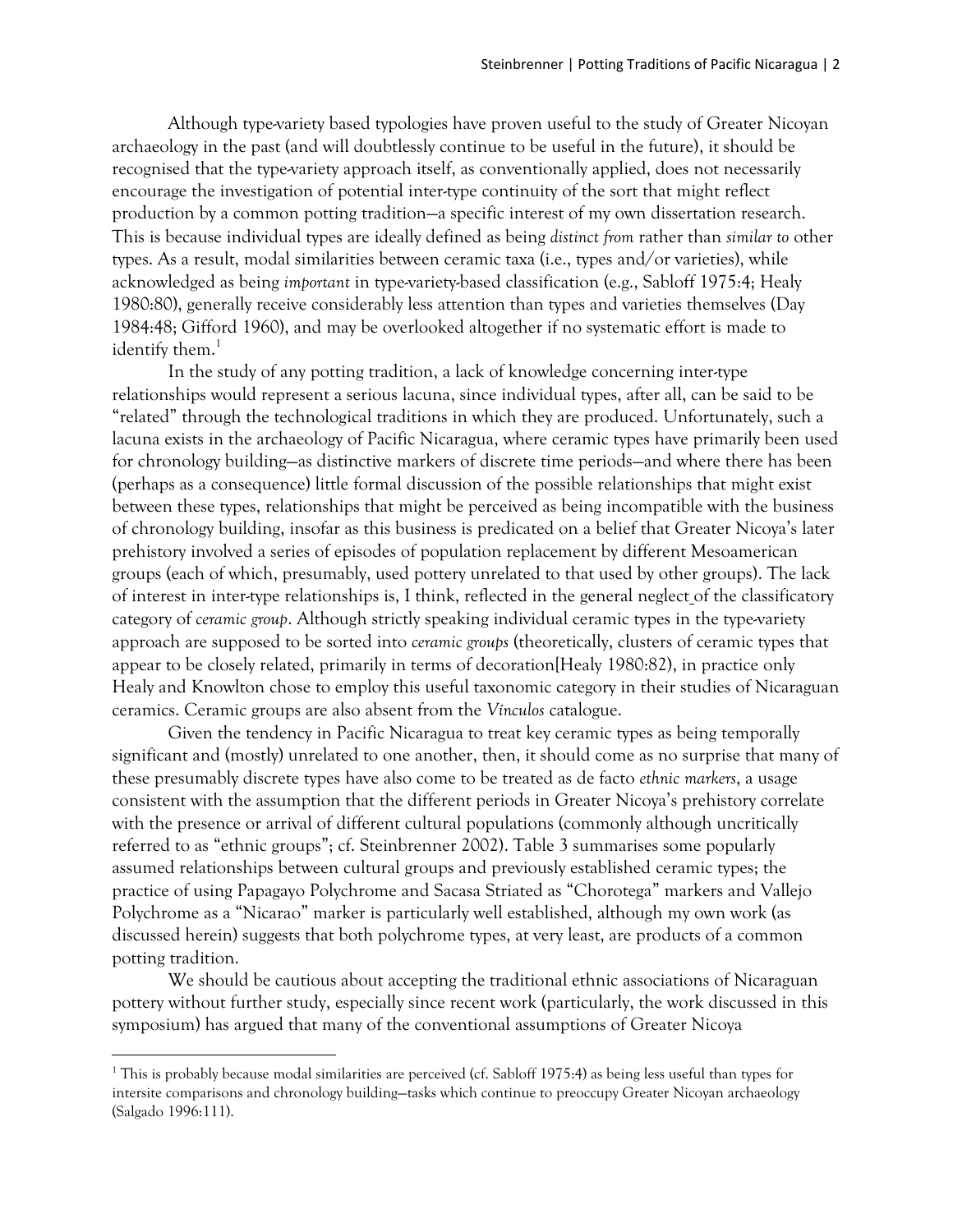archaeology—including key assumptions concerning the temporal and (by extension) ethnic significance of certain types—are, in fact, poorly supported. An important example that is relevant to this present study is summarised in McCafferty & Steinbrenner (2005), which re-evaluated the existing Greater Nicoya radiocarbon database in the light of a large sample of new dates from the Santa Isabel site. This study concluded that most of the decorated polychrome types (i.e., Vallejo, Madeira, and Bramadero) that have been previously (and confidently) accepted as being temporally diagnostic of the Ometepe Period (AD 1350-contact) and which have not, for the greater part, been substantially linked to earlier appearing diagnostic types *actually* date to the latter half of the Sapoá Period (AD 1000-1350). This finding (which has yet to gain widespread acceptance amongst Greater Nicoya scholars, although subsequently supported by additional C14 data from later work at Santa Isabel and sites in the Granada area and probably accepted by most of the scholars attending this symposium) challenges the conventional belief that the "Ometepe Period diagnostics" can be treated as markers of the Nicarao who dominated Rivas at the time of Spanish contact, a belief which appears to be based almost entirely on the uncritical assumption that the latest appearing decorated *ceramics* in Nicaraguan assemblages must naturally correlate with the latest appearing *group* documented in Nicaragua's ethnohistory. This, of course, would be an entirely reasonable assumption if not for the fact that the final phases of most of the previously excavated important archaeological sites in Greater Nicoya (including the Santa Isabel site itself) actually do *not* appear to represent the Ometepe Period immediately prior to European contact, as previously believed (a topic beyond the purview of this paper).

It is clear that we still have much to learn about the cultural significance of Pacific Nicaragua's material culture, and equally clear that the investigation of potential relationships between ceramic types has much to contribute to the ongoing debate concerning the "meaning" of these types. In an effort to begin exploring inter-type connections and continuity in the ceramics of Pacific Nicaragua, my dissertation research specifically investigated a number of *conceptual modes* or attributes (Rouse 1960:315) that could potentially be used to identify similarities between supposedly "distinct" ceramic types and varieties—similarities that might, in turn, be plausibly interpreted as reflecting common origins for these taxa in one or more common potting traditions. These conceptual modes included attributes associated with the form of ceramic vessels (e.g., shape, configuration of appendage modes, wall thickness and height, orifice size, etc.) as well as with decorative variation, and included not only modes that were likely consciously or intentionally produced by potters (specific vessel shapes, for example) but also attributes which seem likely to have been unconsciously or unintentionally produced by potters engaged in rote work (for example, the average wall thickness of vessels belonging to a specific ceramic type).

Prior to beginning my formal analysis of the Santa Isabel and San Cristóbal ceramic assemblages, my preliminary studies of this material led me to tentatively identify several new ceramic groups for Nicaraguan pottery from the Sapoá Period, groups that varied radically from those originally proposed by Healy. In identifying these groups, I generally (although not invariably) assumed that the ceramic types assigned to each group represented the products of either different potting traditions or, alternatively, of sub-traditions participating in a larger Greater Nicoyan potting tradition. These new ceramic groups include two primary groups incorporating two sets of polychrome types that appear to be quite strongly related in terms of decorative content—the Papagayo-Vallejo Group and the Granada-Madeira Group—and a third "transitional" group that includes two major polychrome ceramic types which cannot be presently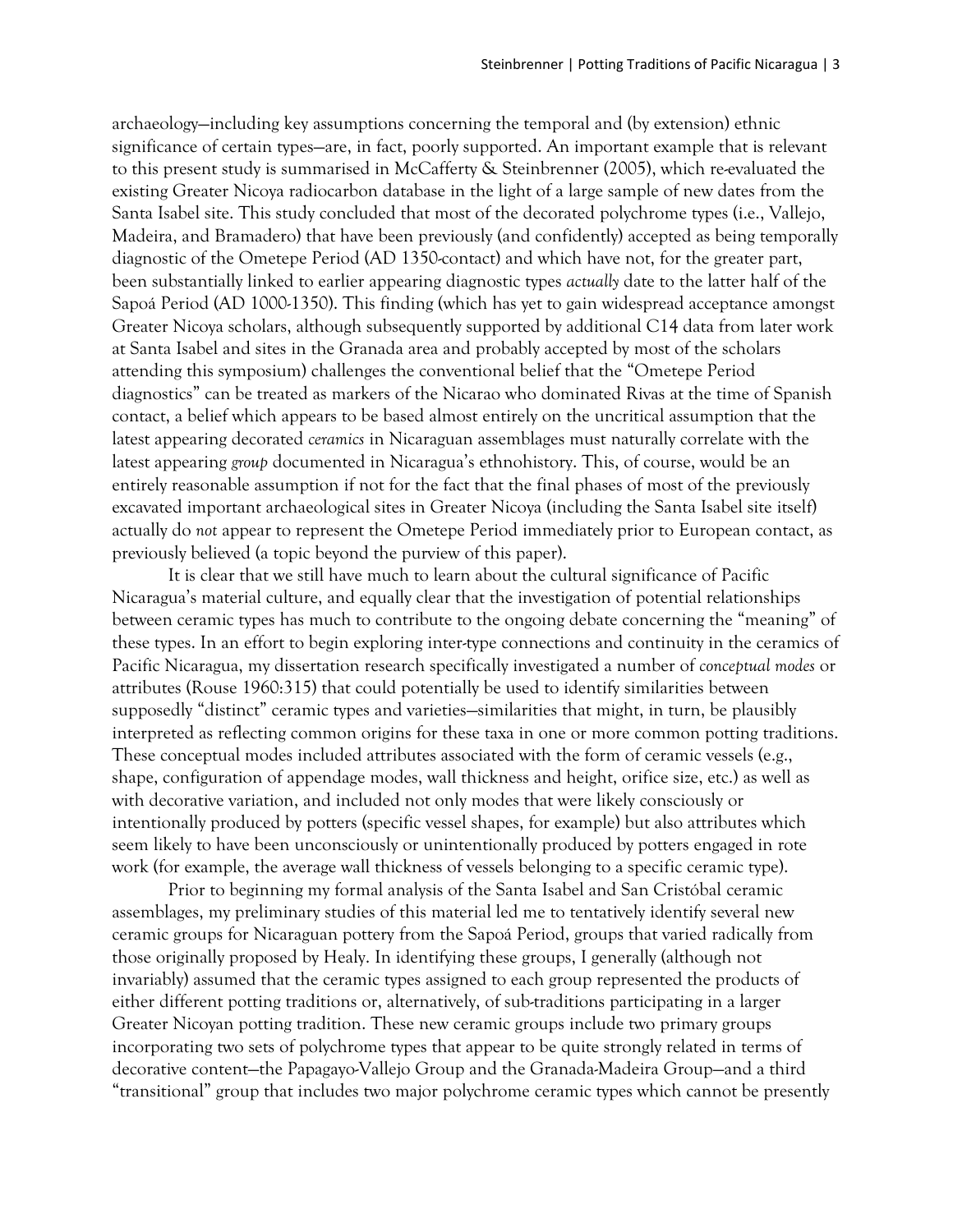assigned to either of the two major groups. While the types in the first two ceramic groups *are*  presumed to have been produced by related groups of potters, the individual types placed in the third group (which should be viewed as a temporary "working" group) are *not* assumed to be necessarily closely related to one another; rather, they are mutually classed as "transitional" because they share subsets of attributes with ceramics in both of the two primary ceramic groups, although not the *same* subsets. Table 4 summarises the major types assigned to these three ceramic groups (note that non-polychrome ceramic types, including both decorated and utilitarian types, were assigned to other ceramic groups which are not discussed here).

Having postulated the ceramic groups summarised in Table 4, I formulated several hypotheses concerning the relationships between the ceramic types assigned to these different groups and then tested these hypotheses through the comparative analysis of the various conceptual modes outlined above. <sup>2</sup> Generally speaking, evidence supporting these hypotheses would tend to validate my proposed ceramic groups and (hopefully) pave the way for future discussion about potting traditions. Five key hypotheses concerning Sapoá Period polychrome serving-ceremonial vessels were tested:

- Ceramic types assigned to the Papagayo-Vallejo Group are more closely related to one another than they are to ceramic types in the other groups. This connection is especially well expressed in the relationships between Papagayo: Mandador and Vallejo: Vallejo and between Papagayo: Fonseca and Vallejo: Pica, which represent pairs of *analogous ceramic varieties*—that is, varieties belonging to different ceramic types that are nonetheless remarkable similar in many respect.
- Ceramic types assigned to the Granada-Madeira Group are more closely related to one another than they are to ceramics in the other groups, and are distinct from ceramics in the Papagayo-Vallejo Group. Granada and Madeira also feature analogous varieties that demonstrate their relatedness: Granada: Bandera and Madeira: Banda and Granada: Sapo and Madeira: Sapo.
- Pataky Polychrome, while demonstrating commonalities with the Granada-Madeira Group, is probably more closely related to the ceramics in the Papagayo-Vallejo Group. This connection is most strongly expressed in the relationship between the analogous varieties of Papagayo: Cervantes and Pataky: Pataky.
- El Menco Polychrome, a likely precursor to Luna Polychrome (a type almost completely absent in Sapoá Period contexts that is often viewed as having been "introduced" into Greater Nicoya from elsewhere), demonstrates commonalities with both the Granada-Madeira and Papagayo-Vallejo ceramic groups which suggest that the type—and, by extension, Luna as well—is of local rather than foreign origin.
- All of the polychrome types described above, despite their differences, demonstrate sufficient commonalities to suggest that they are the products of a common potting tradition.

# **Analysis of Formal Variation**

 $\overline{a}$ 

As noted above, my analysis of *formal variation*—that is, conceptual modes associated with the form or shape of ceramic vessels—investigated attributes that were probably consciously

<sup>&</sup>lt;sup>2</sup> Other hypotheses concerning non-polychrome ceramic types were also investigated but are not discussed here.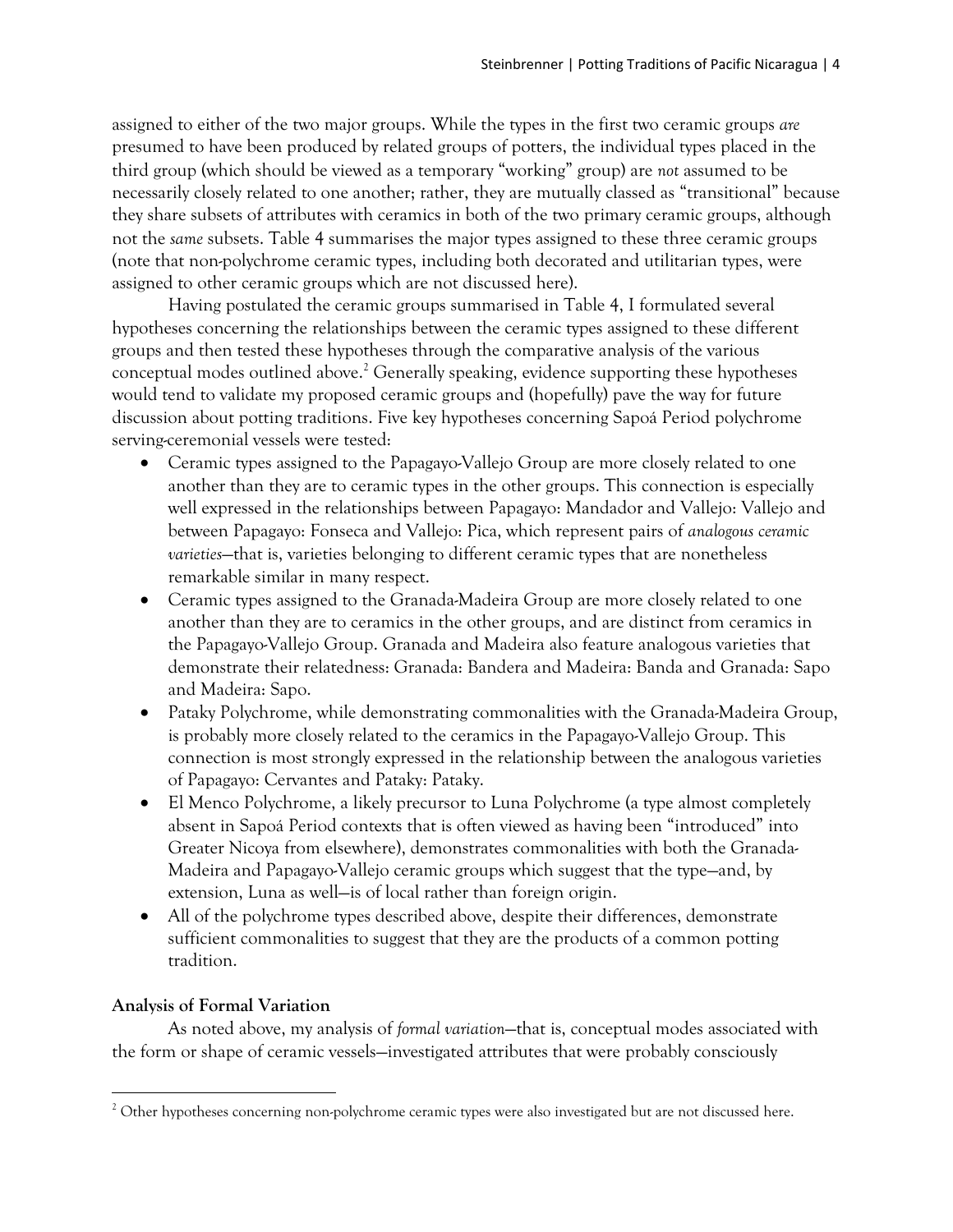produced by potters as well as attributes that seem more likely to have been unconsciously produced. With respect to this, I suggested that overtly distinctive attributes, such as vessel shape or appendage modes (including tripod supports and appliqué bases), are more likely to have been intentionally selected for production than less overtly distinctive attributes, such as wall thickness, wall height, and orifice size, which might be conceptualised as "by-products" of the work of potters whose attention was probably usually focused less on these individual attributes (which a skilled potter might replicate by rote) than on the larger task at hand (constructing a pot).<sup>3</sup> My analysis of more overtly distinctive attributes in the ceramic database provided somewhat inconclusive (although ultimately encouraging) support for the previously outlined hypotheses. Figure 1 summarises proportions of vessel forms represented in rim sherd assemblages from the seven analysed Santa Isabel polychrome types. This comparison was carried out to investigate the possibility that participation in a common potting tradition might have predisposed potters to prefer certain vessel forms over others, with the end result that differently decorated ceramic types originating in a common potting tradition might show similar frequencies of specific forms. Table 5 indicates which forms of tripod supports and appliqué bases can be associated with individual Nicaraguan polychrome types. This comparison is a simple R-mode analysis, linking types by their shared attributes.

While the proportions recorded in Figure 1 cannot confirm the hypothesised link between all three types assigned to the Papagayo-Vallejo Group, connections are hinted at by similar frequencies of tripod bowls (roughly one-third of all rim sherds for all three types) and the somewhat similar proportions of vessel forms seen in Vallejo and Isabel. A subtle pattern of resemblance can also be discerned when comparing the Granada and Madeira frequency charts, although the widely differing frequencies of tripod bowls and flat-bottomed bowls overshadows this. Figure 1 provides no real support for the hypothesis that Pataky Polychrome is more closely related to the Papagayo-Vallejo Group than to the Granada-Madeira Group, nor for the hypothesis that El Menco Polychrome demonstrates commonalities with both major ceramic groups (although these two transitional types do somewhat resemble each other in their frequencies of flat-bottomed bowls and superhemispherical bowls/periform vases<sup>4</sup>). However, the fact that all of the major polychrome types draw upon a surprisingly *limited set* of basic vessel forms—there are no plate or cylinder forms, for example, although these forms are common in areas north and south of Greater Nicoya—*is* consistent with the hypothesis that all of these types are products of a common potting tradition.

Table 5 demonstrates that all of the ceramic types assigned to the Papagayo-Vallejo Group employ a variety of tripod support forms. This contrasts with the Granada-Madeira Group types, which typically draw upon a much more limited group of support forms. Pataky Polychrome's use of a very diverse range of support forms (the most diverse of any type, in fact), links the type to the Papagayo-Vallejo Group, as hypothesised, while the paucity of support forms associated with El Menco Polychrome suggests a stronger connection to the Granada-Madeira Group than to the Papagayo-Vallejo Group. Interestingly, *all* of the major polychrome types (likely excepting Isabel, a newly defined type previously subsumed into Papagayo [mostly into the Mandador variety] and

 $3$  This argument receives considerably greater elaboration in chapter 5 of my dissertation.

<sup>&</sup>lt;sup>4</sup> Superhemispherical bowls and periform vases were generally classed together for the purposes of this study because rim sherds from these forms tended to be more easily confounded than rim sherds from bowls with unrestricted orifices (e.g., tripod, non-tripod, and flat-bottomed bowls).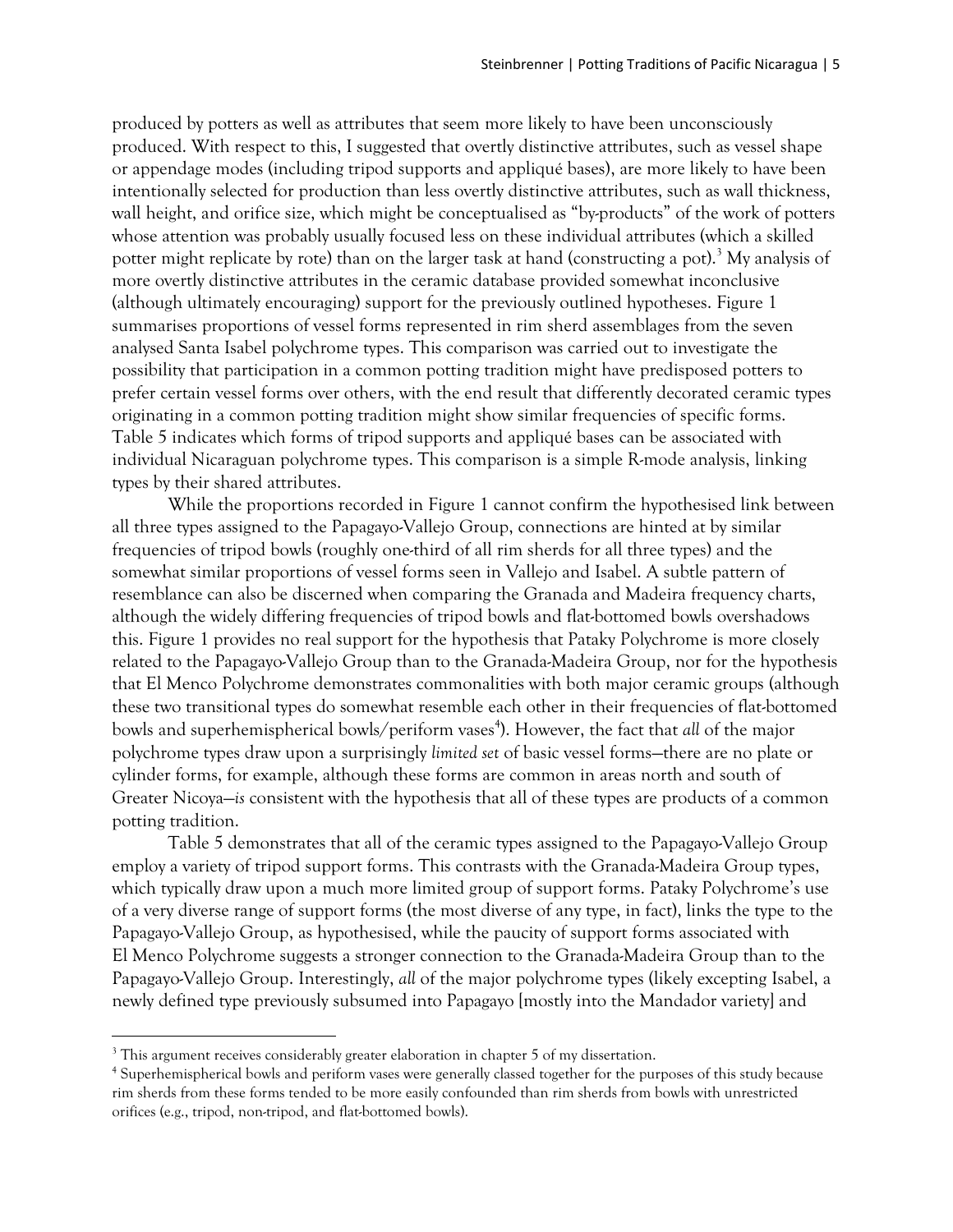characterised by its overall simplicity of design and decoration) employ modeled supports based on lifeforms (usually, a modeled head), a rather distinctive practice that appears consistent with the common potting tradition hypothesis.

My analysis of less overtly distinctive (and theoretically rote-produced) modal attributes of formal variation in the ceramic database provided stronger support for the various hypotheses concerning ceramic groups and their origins in a common potting tradition than the analysis of more overtly distinctive, consciously produced variation. Figures 2 through 10 provide summaries of the analysis of selected rote-produced traits observable in rim sherds from vessels with unrestricted orifices (including annular-based bowls, tripod bowls, flat-bottomed bowls, and simple hemispherical bowls) in the Santa Isabel and San Cristóbal ceramic assemblages. These modes include average wall thickness (measured at a consistent point below the rim), estimated original orifice size, and wall height (for annular-based, tripod, and flat-bottomed bowls only, collectively classed as composite silhouette bowls). As these figures and tables indicate, comparisons of these modes consistently support the hypotheses concerning the relationships of the ceramic types assigned to the Papagayo-Vallejo and Granada-Madeira ceramic groups to one another, the relationship of Pataky Polychrome to the Papagayo-Vallejo Group, and the relationships between the various pairs of analogous ceramic varieties identified here. These comparisons are less consistent in supporting the hypothesis that El Menco Polychrome is related to *both* of the two major polychrome groups (since connections between El Menco and the Granada-Madeira Group appear to be somewhat stronger), but still provide more reason to accept the hypothesis than to dismiss it, and at any rate, the similarities between El Menco and the Granada-Madeira Group are consistent with the hypothesis that El Menco represents a type of local rather than foreign origin. The similarities between types hypothesised to belong to common ceramic groups were even more apparent in numerous scatter plots that were generated to compare these different attributes against one another; typical examples of these (comparing orifice radii against wall thickness in composite silhouette bowls) are provided in Figures 11 and 12.

Overall, the evidence from the analysis of formal variation appears to point to the presence of two distinct potting traditions responsible for the production of Santa Isabel's polychrome ceramics: one responsible for producing the types in the Papagayo-Vallejo Group as well as Pataky Polychrome, and a second tradition responsible for producing the ceramics of the Granada-Madeira Group and perhaps El Menco Polychrome as well.<sup>5</sup> However, the relationship of these two potting traditions to one another remains an open question. Do they represent discrete potting traditions—e.g., one tradition that developed locally and a second introduced "foreign" tradition—or rather, sub-traditions of a single larger potting tradition, as hypothesised here? Given that the two polychrome groups, despite their differences, are not mutually exclusive and continue to overlap in all aspects of modal variation examined here, it cannot be said that there is strong evidence supporting the former interpretation. On the other hand, similarities in the kinds of modal attributes discussed here do not of course always imply a connection: a comparison of Nicaraguan ceramics with a sample of pottery from Africa or China would likely also find instances of overlap in dimensions such as orifice size and wall thickness. The analysis of

<sup>&</sup>lt;sup>5</sup> Additional formal analysis that has not been specifically discussed here (although partially reported in several of the accompanying figures and tables) also suggested that most of the non-polychrome types found at Santa Isabel (including both decorated and utilitarian types) were probably also produced by the tradition associated with the Papagayo-Vallejo Group.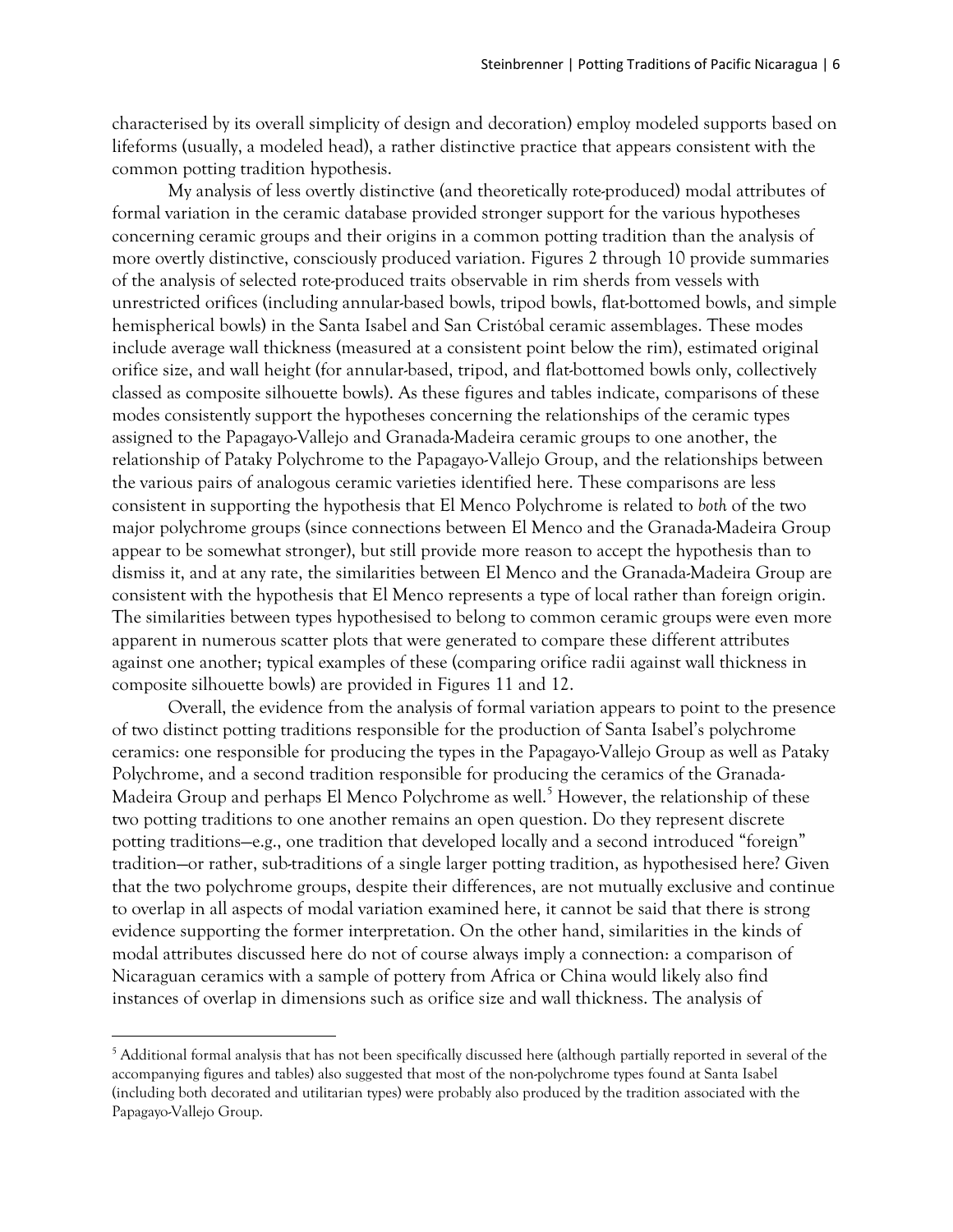decorative variation in polychrome ceramic types sheds more light on the nature of the relationship between the two polychrome ceramic groups.

#### **Analysis of Decorative Variation**

 $\overline{a}$ 

The analysis of decorative variation in my dissertation primarily involved identifying and classifying hundreds of individual decorative elements/modes (defined below) and comparing the frequency of these modes in various polychrome ceramic types. Generally speaking, decorative variation is often presumed to have been intentionally selected by potters and is commonly used to establish connections between ceramic types. However, the conscious selection factor means that decorative modes actually have great potential to blur boundaries between discrete potting traditions because potters can choose to adopt modes originating in other traditions. For this reason, it cannot be assumed that two types are products of a common potting tradition simply because an individual decorative mode appears in the decorative vocabulary of both types. On the other hand, consciously-selected decorative variation can potentially be used to identify potting traditions or sub-traditions if we can isolate distinctive *sets* or *repertoires of decorative modes* that are characteristic of given traditions or sub-traditions. Such repertoires can be thought of as potentially representing unconsciously produced patterns or by-products generated by unintended, practiceguided constraints affecting the conscious selection of decoration. Put simply, individual ceramic types are more likely to represent products of a common tradition or sub-tradition if there is substantial overlap between their individual repertoires of decorative modes. Furthermore, if modes that are shared by types represent similar proportions of the total decorative content found within these types, then this would appear to indicate a particularly close relationship between these types.

In the context of my analysis, most distinctive decorative modes were typically classed as either *rim motifs* or *motif sets*. <sup>6</sup> *Rim motifs* (Figure 13) comprise relatively simple, distinctive decorative elements (usually "abstract" rather than clearly representational) that typically provide the repeating content for simple bands of decoration (referred to as *decorated bands*, or DBs) running horizontally around the circumference of ceramic vessels on either surface, and usually around the orifice of the vessel.<sup>7</sup> More than 100 distinct rim motifs (including variants) were identified as being present in the Santa Isabel and San Cristóbal assemblages. Since many of these

 $6$  Additional decorative modes that were classified and examined in my dissertation analysis but which have been mostly excluded from the present discussion included numerous *appendage decorative modes* and *design structures*. *Appendage decorative modes* are modes employed in the painting of tripod modeled supports and pedestal bases; these might alternatively be conceived of as representing specialised classes of motif sets. The *design structure*—i.e., "the layout or arrangement of a design; the way the surface area to be decorated is conceptualised, for example, whether subdivided and bounded, and the arrangement of *elements* and *motifs* within that layout" (Rice 1987:475)—represents a conceptual mode that may be produced unconsciously by potters drawing upon a taken-for-granted, tradition-specific grammar that prescribes the placement of consciously selected decorative modes like rim motifs and motif sets. In practice, it proved considerably more difficult to accurately identify design structures based on rim sherd evidence than rim motifs or motif sets, since complete vessel examples made it clear that vessels with very similar rim decoration might feature radically different design structures (especially in the case of vessel interiors). While this consideration necessarily placed constraints upon the type of design structure analysis that I could attempt, in general my limited analysis of this mode provided results consistent with the results of the analysis of rim motifs and motif sets, as did the analysis of appendage decorative modes. The analyses of appendage decorative modes and design structures therefore provided additional lines of evidence supporting the earlier discussed hypotheses.

<sup>&</sup>lt;sup>7</sup> Despite their designation, "rim" motifs may occasionally also appear in other contexts on the vessel surface.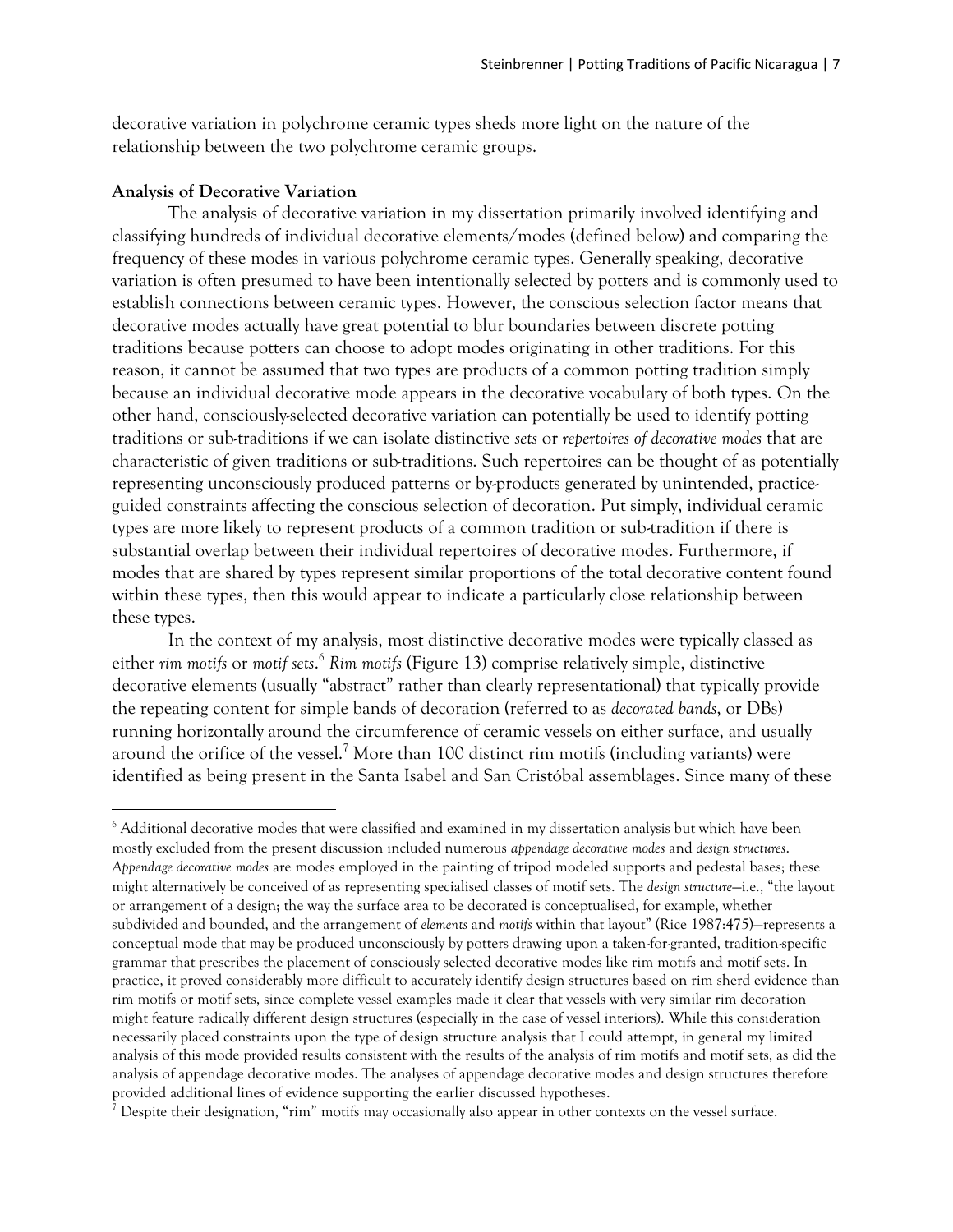motifs are ultimately quite similar, after being identified and assigned alphanumeric codes they were sorted into fewer than a dozen larger, subjectively identified "families" of motifs for further analysis (the "Basic Step-Fret" family, for example, includes at least 17 different variants). Table 6 provides a summary of the frequency of occurrence of discernable rim motifs on Ni-Ri-44 polychrome rim sherds. More complex than rim motifs, *motif sets* (Figure 13) represent somewhat conventionalised arrangements of individual decorative elements (including not only rim motifs but also painted bands and lines, panels or areas of solid colour, abstract or geometric shapes, and larger representational images or designs) used to fill a horizontal spatial division surrounding the interior or exterior surface of a vessel. Like rim motifs, individual motif sets were also assigned unique alphanumeric codes.<sup>8</sup> In all, more than 50 distinct motif sets (many of which appeared in several stylistically distinct variants) were associated with the ceramic assemblages for Santa Isabel and San Cristóbal. Table 7 provides a summary list of the motif sets identified in my analysis.<sup>9</sup>

While an exhaustive summary of my dissertation analysis of rim motifs and motifs sets would likely try the patience of the reader, a partial synopsis of the rim motif and motif set analysis should suffice to demonstrate that there is evidence from these decorative modes supporting the five hypotheses concerning ceramic groups and their origins in a common potting tradition. Table 8 summarises the contributions made by major polychrome types to the total pool of rim motif decorative variation for Ni-Ri-44, while Table 9 summarises the contributions made by these same types to the total pool of motif set decorative variation for the same site (both summaries are based on rim sherd evidence). Both of these tables suggest an underlying commonality for the various ceramic types included in the analysis. The first table reflects the fact that many of the most important rim motif families (especially those involving step-frets) are broadly distributed across a majority of the seven types (basic step-frets, for example, are found in every major type excepting Granada, while Lazy-S and Lazy-Z step-frets are associated with all types except Isabel and Pataky). In effect, rim motifs, although commonly treated as being "diagnostic" of individual ceramic types when identified on rim sherds (a claim that is actually only true in some cases), appear to comprise a common vocabulary of decorative modes that can be described as being characteristic of Nicaraguan polychromes as a *whole*. In similar fashion, Table 9 clearly indicates that several of the most common and basic motif sets—especially configurations of solid red or black painted bands (PBs), decorated bands, and the very distinctive ms-02 mode, which designates configurations in which solid red or orange panels alternate with other decorative content—are frequently found in types belonging to *both* of the two main polychrome ceramic groups as well as in the two "transitional" types.

These shared repertoires of distinctive motif sets and rim motifs contribute to the stylistic homogeneity of Nicoya polychromes, and are not easily explained as the products of either independent development or of simple borrowing taking place between separate potting traditions. Collectively, they provide evidence that appears to support the argument for a common potting tradition. Yet this is not to deny that there is also evidence supporting the various hypotheses about smaller groupings within this larger tradition. While several motif sets do span multiple types, Table 9 also shows that many others do appear in clusters that correlate with the two

<sup>&</sup>lt;sup>8</sup> Most motif sets were assigned codes beginning with an "ms-" prefix (cf. Figure 13f-h), although two simpler and less diagnostic types of motif sets involving combinations of simple painted bands (PBs) were codified using somewhat different systems (cf. Figure 13d-e).

 $9$  Complete catalogues of the rim motifs and motif sets that I identified are provided in appendices in my dissertation.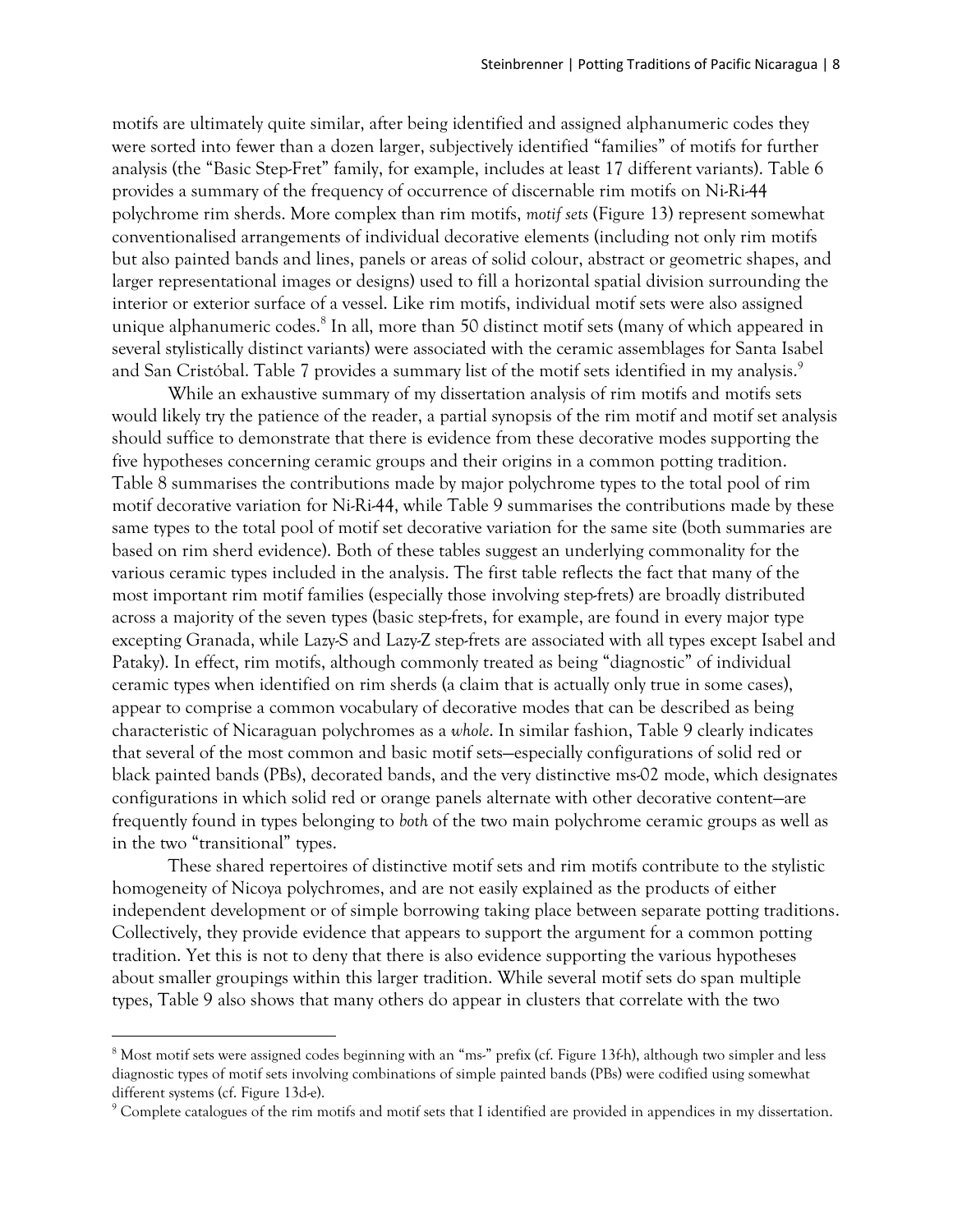hypothesised major ceramic groups. These clusterings also suggest a greater affinity between Pataky Polychrome and the Papagayo-Vallejo Group—an affinity that is also very strongly reflected in the decoration of tripod supports and pedestal bases, decorative categories not specifically discussed here—although Pataky also draws some of its decorative content from the same pool that provides content for the Granada-Madeira Group. Table 8 also provides some evidence that some rim motif families can be thought of as being specific to one or the other ceramic group: pyramid-shaped rim motifs, for example, are exclusive to the Papagayo-Vallejo Group (where they appear only on vessel exteriors), while lines of red dots (coded as rm-39) are rarely found outside the Granada-Madeira Group (where they are used primarily to decorate interior surfaces).

The hypothesised relationships between types are especially well supported by a comparison of their analogous varieties, which were initially identified based on decoration and which are partially illustrated in Figures 14-19. Figure 20, which summarises the frequencies of motif sets appearing on Ni-Ri-44 rim sherds from bowls in analogous type-varieties, clearly establishes the parallels between the Papagayo/Vallejo and Granada/Madeira pairs of analogous varieties. While Papagayo: Cervantes and Pataky: Pataky do not appear, at first glance, to be as "analogous" as the other pairs in Figure 20 (particularly since the exteriors of Pataky: Pataky tripod bowls are almost completely undecorated save for a black rim PB), they remain similar in their employment of the very distinctive (and apparently symbolically charged) ms-07 motif set, a "feathered headdress" design covering half of the interior wall that is associated exclusively with these two varieties as well as a variety of El Menco Polychrome. The two varieties also appear much more similar than a comparison of their *painted* decoration might suggest inasmuch as they both feature distinctive modeled anthropomorphic tripod supports (Figure 17) that are so alike that the slipped but unpainted Pataky: Pataky supports were originally identified in the field analysis as "eroded" versions of the much more elaborately painted Papagayo: Cervantes supports.

The fact that El Menco Polychrome shares important decorative content with Papagayo: Cervantes and Pataky: Pataky is curious, given that the other lines of analysis summarised here have tended to suggest a greater affinity between the type and the Granada-Madeira Group. While the type rightly deserves additional study—especially inasmuch as my own dissertation represents only the second attempt to differentiate this type from Luna Polychrome, following Knowlton's (1992, 1996) lead—for now, the evidence of shared modes seems sufficient to support the argument that the type—and by extension, Luna Polychrome—originated in the same potting tradition as the other types discussed here.

### **Concluding Thoughts**

In sum, the findings of my analysis of decorative variation not only reaffirm the findings of my analysis of formal variation, but provide even better evidence supporting the critical hypothesis that the key serving-ceremonial polychrome ceramic types of the Sapoá Period are ultimately more alike than unlike, and were therefore most likely produced by a common potting tradition, albeit one comprising at least two (and quite probably more) rather distinctive sub-traditions, presumably based in different regions of pre-contact Greater Nicoya. Having established this very basic fact, we are now in a position to move forward and begin to ask more sophisticated questions of the Nicaraguan ceramic database, such as where the potters associated with these sub-traditions lived a question that current investigations into clay sourcing should help answer—how they interacted, and where, precisely, the larger potting tradition originated.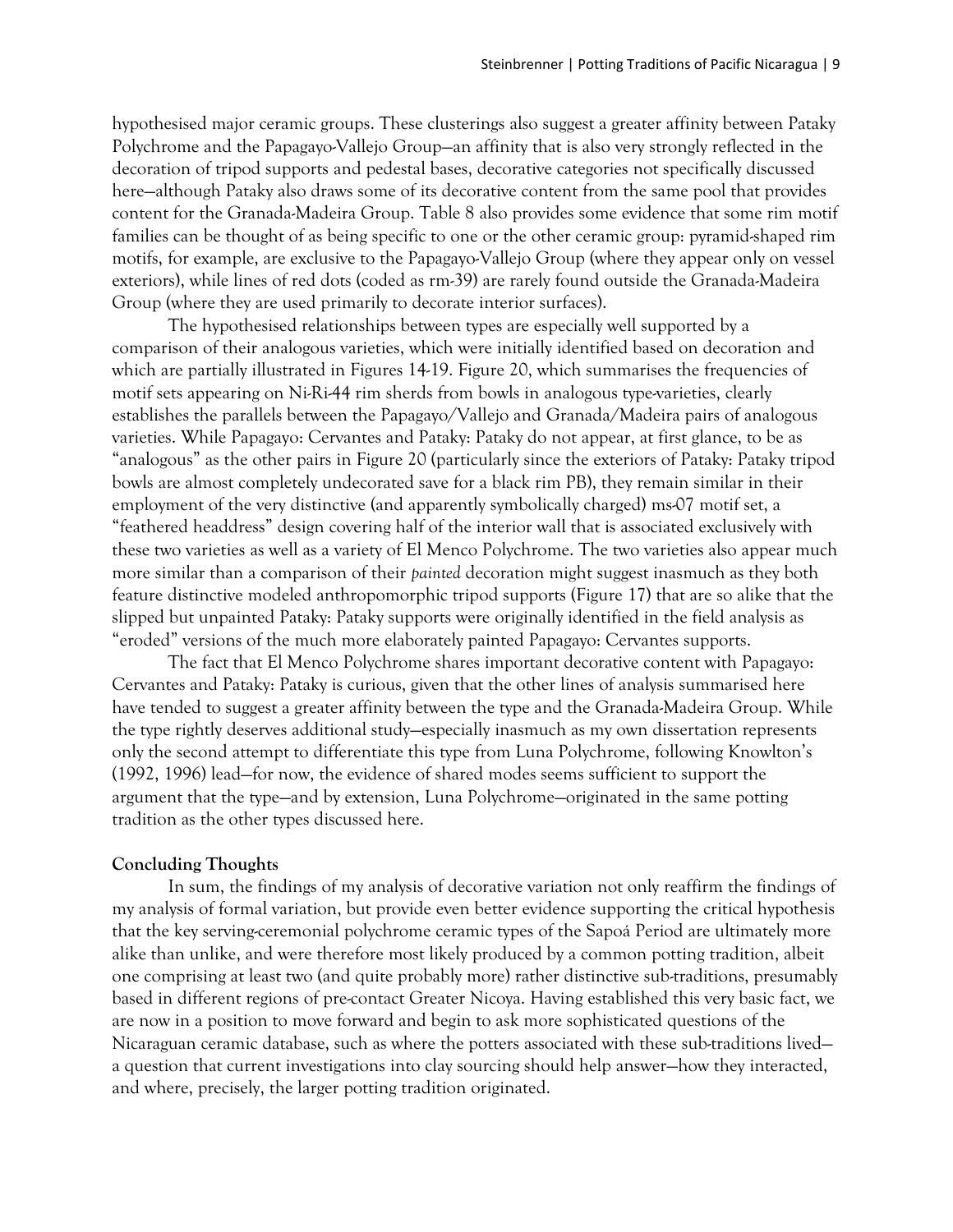With respect to the last question, there is no reason to uncritically assume (as is often done) that this tradition was originally introduced by the Chorotega, who are commonly linked to Papagayo Polychrome (as previously noted) and who represent the earliest arriving Mesoamerican group, according to ethnohistorical accounts. Although overtly Mesoamerican elements are certainly part of the repertoire of decorative variation employed in ceramic types that emerged in the Late Sapoá Period (e.g., Vallejo Polychrome), Lower Central America has a very long tradition of polychrome production that predates the period of substantial Mesoamerican influence in the Sapoá and Ometepe Periods, and I do not find the earliest-appearing Sapoá Period Nicaraguan polychrome types (like Papagayo and Granada) to be unquestionably "Mesoamerican" in overall design, although they sometimes do appear to evoke Lower Central American ceramic types that emerged on the southeastern periphery of Mesoamerica in Honduras. Given this lack of early Mesoamerican-ness, we need to seriously consider the possibility that the Nicaraguan potting tradition, with its apparent links to polychrome traditions in countries adjacent to Nicaragua (like the Honduran/Salvadorian tradition that produced Las Vegas Polychrome, which is easily confused with Nicoya polychromes), is actually of *indigenous* Central American origin. Hopefully, now that the former "Ometepe Period diagnostic" types have been identified as products of the same potting tradition that produced their antecedent types, we can leave off being distracted by debates concerning the "origins" of these latter types—although of course we should continue to investigate the possible social factors that might have transformed Early Sapoá Period types into Late Sapoá types—and move on to explore the more basic question of the origins of the *entire*  potting tradition. 10

While my own dissertation database is inadequate to answering the question of the ultimate origins of the Sapoá Period potting tradition—since it almost exclusively comprises archaeological material from Sapoá Period contexts and generally does not include comparative material from the preceding Bagaces Period (AD 300-800)—my own sense (based on very preliminary observations) is that the ceramics of the preceding Bagaces Period may yet demonstrate the sort of linkages with the Sapoá Period that I have demonstrated here between ceramic types previously believed to be unrelated as well as diagnostic of the Sapoá and Ometepe periods. The received view of Nicaraguan prehistory would seem to suggest that this hypothesis is counterintuitive, since it is widely accepted that the ceramics of the Bagaces and Sapoá periods are simply "too different" to have been produced by a common potting tradition. But then, isn't that what we used to say about the diagnostic ceramics of the Sapoá and "Ometepe" periods?

<sup>&</sup>lt;sup>10</sup> Regarding the question of how some Papagayo Polychrome became "Mesoamericanised" and developed into Vallejo Polychrome—I say "some" because there is no evidence that Vallejo Polychrome completely supplanted Papagayo Polychrome in the Rivas area, since Papagayo remains the dominant polychrome type at Santa Isabel even after the appearance of the new Late Sapoá types: my own belief is that the ceramics of the *Late* Sapoá (i.e., the former Ometepe Period diagnostic types) rather than *Early* Sapoá types like Papagayo reflect the arrival of the Chorotega into Pacific Nicaragua, and that the Late Sapoá types are therefore products of an indigenous potting tradition being influenced by new Mesoamerican ideologies. A complete discussion of this hypothesis is beyond the reach of the current discussion.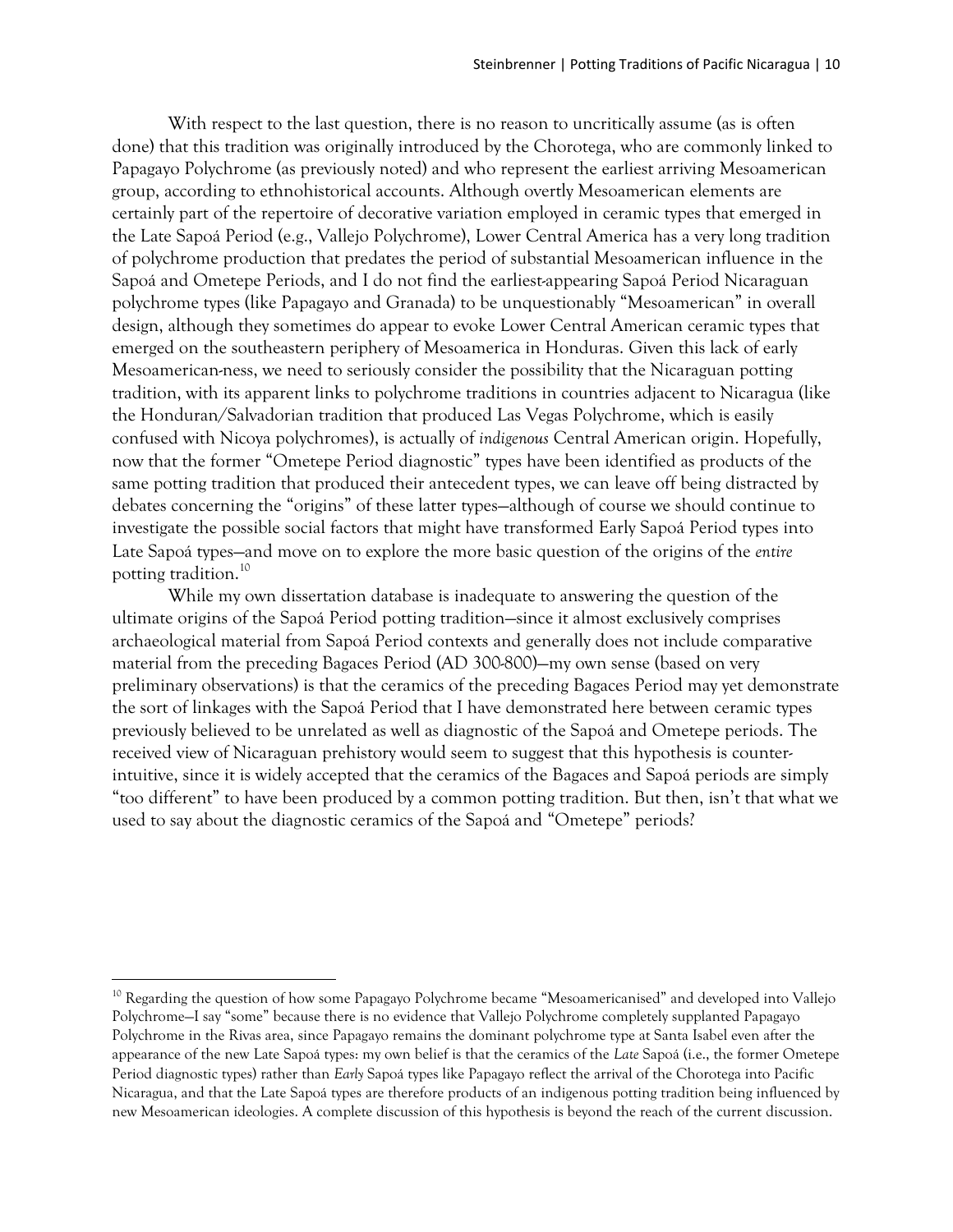# Works Cited

Baudez, Claude F.

- 1967 *Recherches Archaeologiques dans la Vallee du Tempisque, Guanacaste, Costa Rica.* Travaux et Memoires de L'Institut des Hautes Etudes de l'Amerique Latine No. 18. Paris.
- Bonilla Vargas, Leidy, Marlin Calvo Mora, Juan V. Guerrero Miranda, Silvia Salgado González, and Frederick W. Lange (editors)
- 1990 La Cerámica de la Gran Nicoya. *Vínculos: Revista de Antropología del Museo Nacional de Costa Rica* 13(1-2):1-327.

## Day, Jane Stevenson

1984 *New Approaches in Stylistic Analysis: The Late Polychrome Period Ceramics from Hacienda Tempisque.* Ph.D. dissertation. University of Colorado at Boulder, Boulder, CO.

## Gifford, James C.

1960 The Type-Variety Method of Ceramic Classification as an Indicator of Cultural Phenomena. *American Antiquity* 25(3):341-47.

# Gorin, Franck

1990 *Archeologie de Chontales, Nicaragua, These de Neuveau Doctorat, 2 vols.* Universite de Paris I (Pantheon-Sorbonne), Paris.

# Healy, Paul Francis

- 1974 *Archaeological Survey of the Rivas Region, Nicaragua.* Ph.D. dissertation, Department of Anthropology, Harvard University, Cambridge, MA.
- 1980 *Archaeology of the Rivas Region, Nicaragua.* Wilfred Laurier University Press, Waterloo, ON.

### Hoopes, John

1987 *Early Ceramics and the Origins of Village Life in Lower Central America.* Ph.D. thesis, Department of Anthropology, Harvard University, Cambridge, MA.

# Knowlton, Norma

- 1992 *Ancient Mortuary Ceramics from Nicaragua: A Study of Luna Polychrome.* M.A. thesis, Trent University, Peterborough, ON.
- 1996 Luna Polychrome. In *Paths to Central American Prehistory,* edited by Frederick W. Lange, pp. 143-76. University Press of Colorado, Niwot, CO.

# Lange, Frederick W.

1971 *Culture History of the Sapóa River Valley, Costa Rica.* Ph.D. dissertation, Department of Anthropology, University of Wisconsin, WI.

Lothrop, Samuel Kirkland

1921 The Stone Statues of Nicaragua. *American Anthropologist* 23(3):311-39.